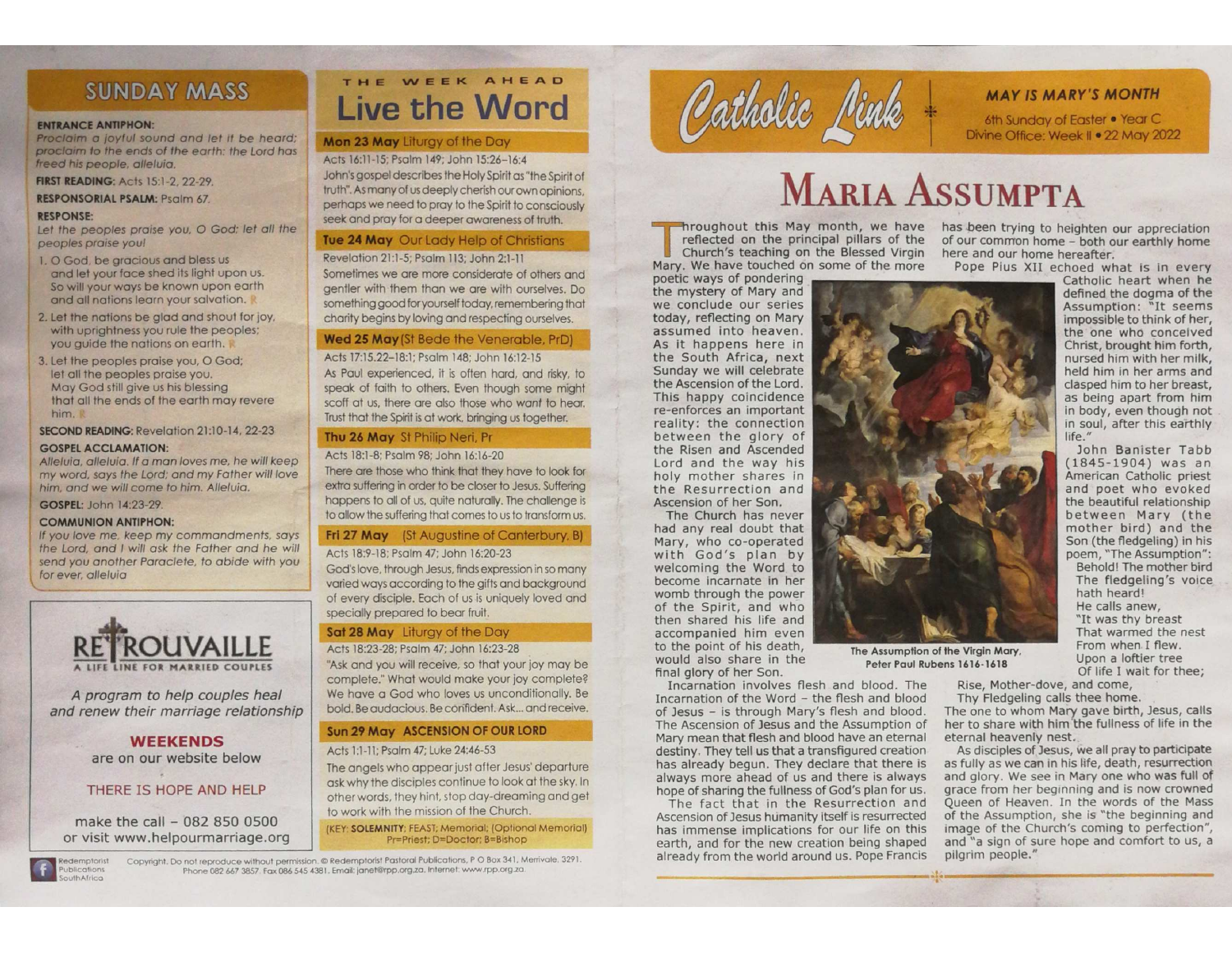

**First and Second Collection** Please scan the QR codes using the free and secure Zapper App.

Pledges can be paid by EFT

**Ballito Catholic Parish** FNB | Branch: 221426 Acc No: 50844498482 Ref: Your Personal Pledge Number or Pledge + Name (eq: Pledge ABSmith)



#### **MAY IS THE MONTH OF OUR LADY:**

**The Rosary will be prayed 20 minutes before all Masses during May.**

**There are beautiful Rosaries and Rosary booklets for sale in the Repository if anyone would like to purchase one.**

#### **UNITY WALK**

**We thank you to those who have supported us in our Walking Shoes project by donating shoes. We are still far from our target of 500 with only 173 pairs collected. Any donations of shoes new or second hand, adult or child will be appreciated. These may be placed in the shoe box in the foyer.**

**RAFFLE : Our Unity Walk raffle is going very well. The grand prize is a pair of Cloudtec walking shoes valued at R3000.**

"Go out and spread the good news in the love of Jesus and ensure we also tell it to the generation following"

#### Parish Priest: Father Stephen Tully

61 Townsend Road, Ballito 087 460 0387 secretary@allsaintsballito.co.za parishpriest@allsaintsballito.co.za www.allsaintsballito.co.za

Chairperson: Brad Peacock Vice-Chairperson: Theresa Fisher PPC Secretary: Merle Kombol PFC Chairperson: JP Coppez Parish Secretary: Charmain Mendonca

Office Hours: 9:00am - 4:00pm

COLLECTION

FIRST

AllSaintsBallito **D** AllSaintsCatholicChurchBallito **C** asballitoyouth





**Tickets are for sale at R20 each or R50 for 3.**

**R.C.I.A: The Rite of Christian Initiation for Adults is a personal journey bringing Enquirers into Full Communion with the Catholic Church. Please call Jane Souchon (083 349 1075); or Jeanette Joseph (074 074 2644) or Sherril McHugh (082 442 1046) for further information. All are welcome.** 

**NOVENA TO THE HOLY SPIRIT will begin on Friday 27th May. A booklet has been attached to the weekend notices via email.**

**HOLY LAND PILGRIMAGE will be taking place from 20 – 29 September, 2022. Please contact Albie Swartz for further details on 0837894396**

**CATHECHISM TEACHERS: There is a need for Catechism teachers in our parish. If you are interested kindly call Charmain on 0834479557 or at the Parish Office on 0874600387.**

**The SSVP are looking for volunteers to add onto their roster to assist with Sunday Food collections as well as any gentlemen wishing to assist on Mondays and Wednesdays with food packing. Kindly** **contact the chairman, Kevin, on 083 558 3238 should you wish to volunteer.**

**BOOK SALE: SSVP will be holding a book sale on Sunday morning 5th June. Anyone wishing to donate any books may do so by dropping off the books at the church before 5th June.**

**WOMEN'S CARE GROUP – The women's care group are available if anyone needs assistance with local shopping and doctors. Should you require any assistance, please call Charmain in the parish office.**

**ENDOW**: **We are starting an ENDOW group in our parish. ENDOW stands for Educating on the Nature and Dignity of Women. It involves a meeting once a week with a duration of 8 – 10 weeks. If you are interested in joining or would like to know more about this, kindly contact Shirley Doyle on 0843431807.**

**You can also find the link on You Tube under Welcome to Endow. We will be starting with Pope John Paul II's** *Letter to Women.*

#### *THE CHURCH IS OPEN – Limited to 225 people per Mass*

**Masses will be live-streamed on Monday and Friday at 08:00 and Wednesday at 09:00. Sunday 08:00 Mass will be the livestreamed weekend Mass. There is a Communion Service on a Tuesday at 08:00 and Mass on a Thursday at 18:00 – these are not live-streamed.**

#### **Remember we can be found on:**

**YouTube – All Saints Catholic Church – Ballito**

**Facebook – All Saints Catholic Church Ballito**

**Instagram – asballitoyouth**

 **COLLECTIONS: We respectfully request that those parishioners watching the** **livestreamed Mass kindly use the Zapper codes for the first and second collections, or EFT the money, reference 1st collection, 2 nd collection, etc.** 

**We ask that pledges be paid via EFT using the Parish bank details at the end of the bulletin, reference your pledge number, or name + pledge.** 

**SSVP – BANK ACCOUNT DETAILS**

**Society of St Vincent de Paul**

**Standard Bank, Ballito branch**

**Account # 10159950242**



**SSVP Zapper**

**Our bank account details are as follows: Ballito Catholic Parish First National Bank, Durban Branch Branch Code: 221-426 Account No: 50844498482 Reference: Name – 1st Collection / Pledge # / 2nd Collection, e**



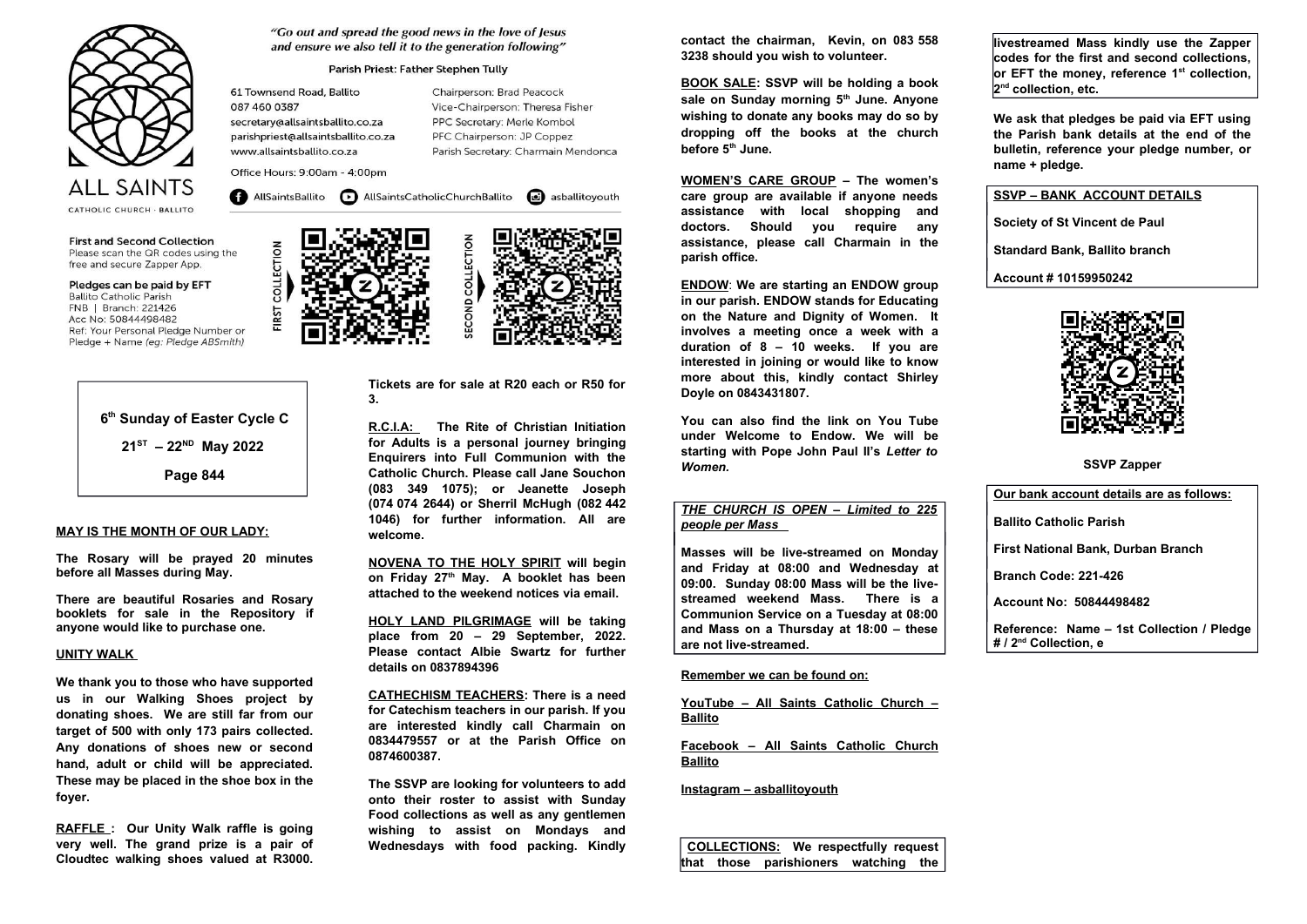## SICK IN THE PARISH

|                | <b>Date</b>                          | <b>Name</b>                                  | <b>Contact</b>                         | <b>Cell Number</b>       |  |
|----------------|--------------------------------------|----------------------------------------------|----------------------------------------|--------------------------|--|
| $\mathbf{1}$   | 13 August 2020                       | Karen Mackridge                              | Eileen Bekker                          | 0833312718               |  |
| $\overline{2}$ | 13 August 2020                       | Mary Lengauer                                | Issy Correia                           | 0827743644               |  |
| 3              | 13 August 2020                       | George Swartz                                | <b>Albie Swartz</b>                    | 0837894396               |  |
| 4              | 13 August 2020                       | Kim O'Donoghue                               | Vaughn Harrington                      | 0835108792               |  |
| 5              | 13 August 2020                       | Joshua Anderson                              | Dennis Duchenne                        | 0825536462               |  |
| 6              | 20 August 2020                       | John York                                    | <b>Theresa Fisher</b>                  | 0824345317               |  |
| 8              | 30 September 2020 Tommy Bennett      |                                              | Merle Kombol                           | 0836611815               |  |
| 10             | 19 November 2020                     | Colin Kombol                                 | Merle Kombol                           | 0836611815               |  |
| 11             | 08 December 2020                     | Manuel Cabral                                | Arlene Cabral                          | 0722148472               |  |
| 12             | 09 December 2020                     | Odile Foster-Greenwood<br>Maggie Raymakers   |                                        | 0832659682               |  |
| 13             | 21 April 2021                        | Laurie                                       | June Schuit                            | 0832876120               |  |
| 14             | 05 May 2021<br>Rosanne Jacobs        |                                              | Wendy Bunyard                          | 0823595019               |  |
| 15             |                                      | Anne Lawrie                                  | Odile Foster-Greenwood                 | 0832659682               |  |
| 16             | 11 June 2021                         | Mrs LP Alcock                                | Mark Alcock                            | 0824901193               |  |
| 17             | 11 June 2021                         | Johnny Galloway                              | Mark Alcock                            | 0824901193               |  |
| 18             | 11 June 2021                         | Roland Ackerman                              | <b>Mark Alcock</b>                     | 0824901193               |  |
| 19             | 28 June 2021                         | Eileen Bekker                                | Dick Bekker                            | 0793520100               |  |
| 20             | 28 June 2021                         | Reddy family                                 | Pravashnee                             | 0846215588               |  |
| 21             | 07 August 2021                       | Josceline Houbert                            | Fr David                               |                          |  |
| 22             | 14 August 2021                       | Mary Anne Hodgson                            | Diana (RCIA)                           | 0839574459               |  |
| 23             | 19 August 2021                       | Gloria                                       | Vaughn Harrington                      | 0835108792               |  |
| 24             | 19 August 2021                       | Ray Champion                                 | Vaughn Harrington                      | 0835108792               |  |
| 25             | 15 October 2021                      | Yvonne Castle                                | Odile Foster-Greenwood                 | 0832659682               |  |
| 26             | 30 October 2021                      | Mario Bozzone                                | Odile Foster-Greenwood                 | 0832659682               |  |
| 27             |                                      | Samantha Stark                               | <b>Wendy Stark</b>                     | 082 467 7052             |  |
| 28             | 21 November 2021                     | Kimi Crous                                   | Michelle Mann                          | 082 258 5287             |  |
| 29             | 23 November 2021                     | Irene de St Pern                             | Jane Souchon                           | 0833491075               |  |
| 30             | 10 December 2021 Sue Steyl           |                                              | Jane Souchon                           | 0833491075               |  |
| 31             | 13 December 2021                     | Lyn Chisholm                                 | Odile Foster-Greenwood                 | 0832659682               |  |
| 32             | 25 January 2022                      | Hugh Gaitskell                               | Neville Kourie                         | 0836787788               |  |
| 33             | 01 February 2022                     | <b>Frances Lever</b>                         | Odile Foster-Greenwood                 | 0832659682               |  |
| 34<br>35       | 02 February 2022                     | <b>Bill Cromhout</b><br><b>Monty Francis</b> | Odile Foster-Greenwood<br>Jane Souchon | 0832659682<br>0833491075 |  |
| 36             | 08 February 2022<br>11 February 2022 | Adam Vos                                     | June Schuit                            | 0832876120               |  |
| 37             | 10 March 2022                        | Susan Strydom                                | Neville Kourie                         | 0836787788               |  |
| 38             | 10 March 2022                        | Nicola Catarino                              | Lara Catarino                          | 0765263757               |  |
| 39             | 10 March 2022                        | Shane Naidoo                                 | Premie Naidoo                          | 0835567963               |  |
| 43             | 7 April 2022                         | Riaan Saunders                               | Odile Foster-Greenwood                 | 0832659682               |  |
| 44             | 22 April 2022                        | Theresa Priem                                | Odile Foster-Greenwood                 | 0832659682               |  |
| 45             | 04 May 2022                          |                                              | Jane Souchon                           | 0833491075               |  |
|                |                                      | Lyn Raynard                                  |                                        |                          |  |
| 46             | 09 May 2022                          | Clenton Mariyasusay                          | Faye Murugan                           | 0842511274               |  |
| 47             | 10 May 2022                          | Martin George                                | Jane Souchon                           | 0833491075               |  |
| 48             | 12 May 2022                          | Rob Collingwood                              | Josianne Collingwood                   | 0824526897               |  |
| 49             |                                      |                                              |                                        |                          |  |
| 50             |                                      |                                              |                                        |                          |  |
| 51             |                                      | All those going through a difficult time     |                                        |                          |  |